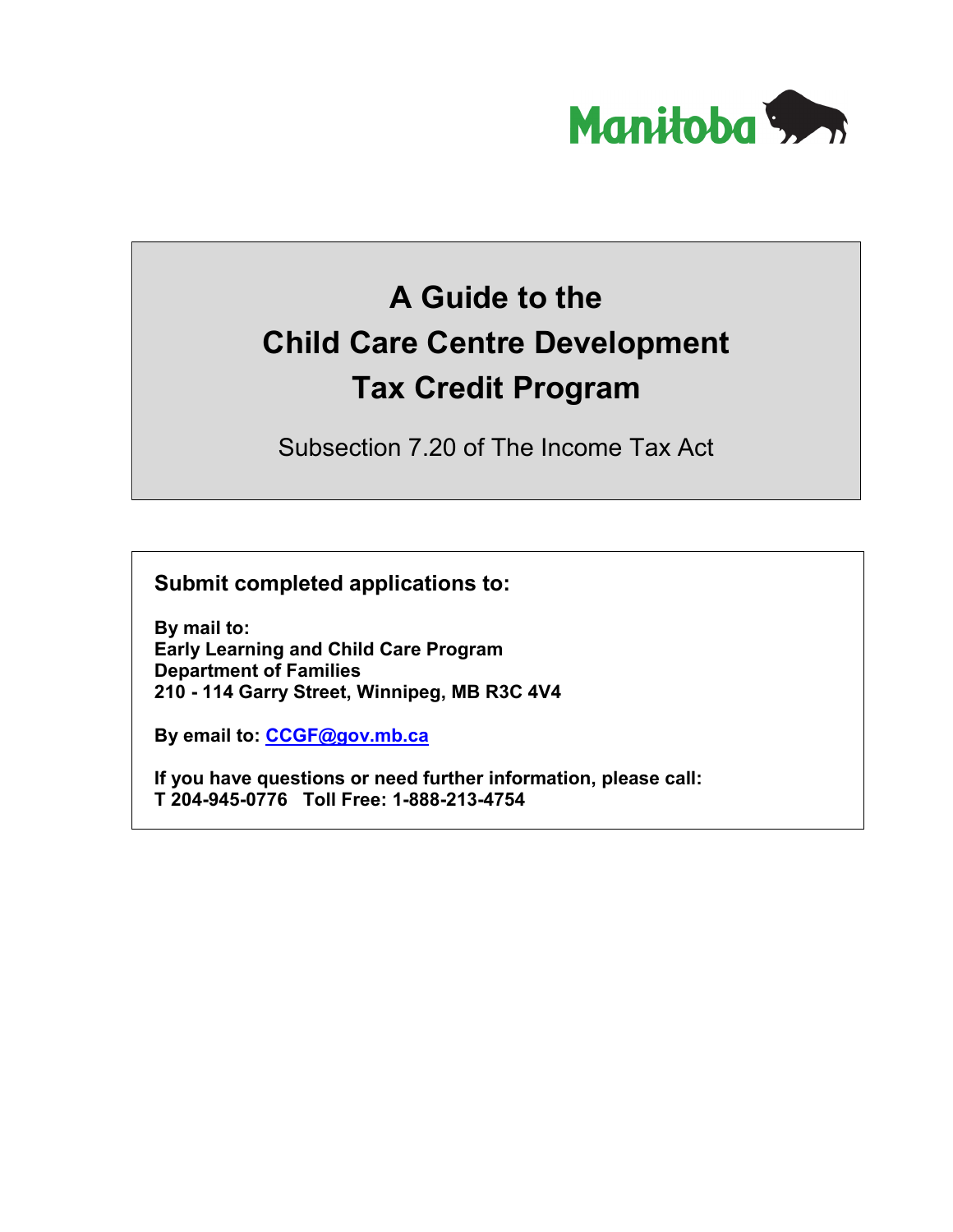## **Overview**

As part of its 2018 budget, the Manitoba government announced the introduction of the Child Care Centre Development Tax Credit Program. This program provides a tax credit for private corporations who invest in the creation of new early learning and child care (ELCC) spaces to support their employees and the surrounding community.

Eligible corporations that develop a child care centre through construction or renovations, with a minimum of 74 spaces for infant and/or preschool children in Winnipeg, or 52 spaces in rural Manitoba, will receive a tax credit certificate from the ELCC Program worth \$10,000 for each newly created space. The credit eligibility is not tied to an actual expenditure amount, but rather the creation of a provincially licensed child care centre.

The tax credit is claimed over a five-year period and can begin to be claimed in the tax year after which the centre opens, providing the established criteria has been met and maintained. The Canada Revenue Agency will process the tax credit when a corporation files their annual corporate income tax return.

This guide explains how the Child Care Centre Development Tax Credit Program is administered. It will help eligible corporations make an application to the program.

The guide does not replace, nor is it a substitute for, the legislation under which the program is administered, including subsection 7.20 of The Income Tax Act and relevant sections of other legislation. As such, applicants may want to review sections of [The Income Tax Act,](http://web2.gov.mb.ca/laws/statutes/ccsm/i010e.php) [The Community Child Care Standards Act](http://web2.gov.mb.ca/laws/statutes/ccsm/c158e.php) and [Manitoba Regulation 62/86](https://web2.gov.mb.ca/laws/regs/current/_pdf-regs.php?reg=62/86) which will provide additional information about the eligibility for the tax credit and details about the requirements for licensed child care centres. As each corporation's situation is unique, applicants may want to consider seeking professional legal, accounting and tax advice before making an application under this program.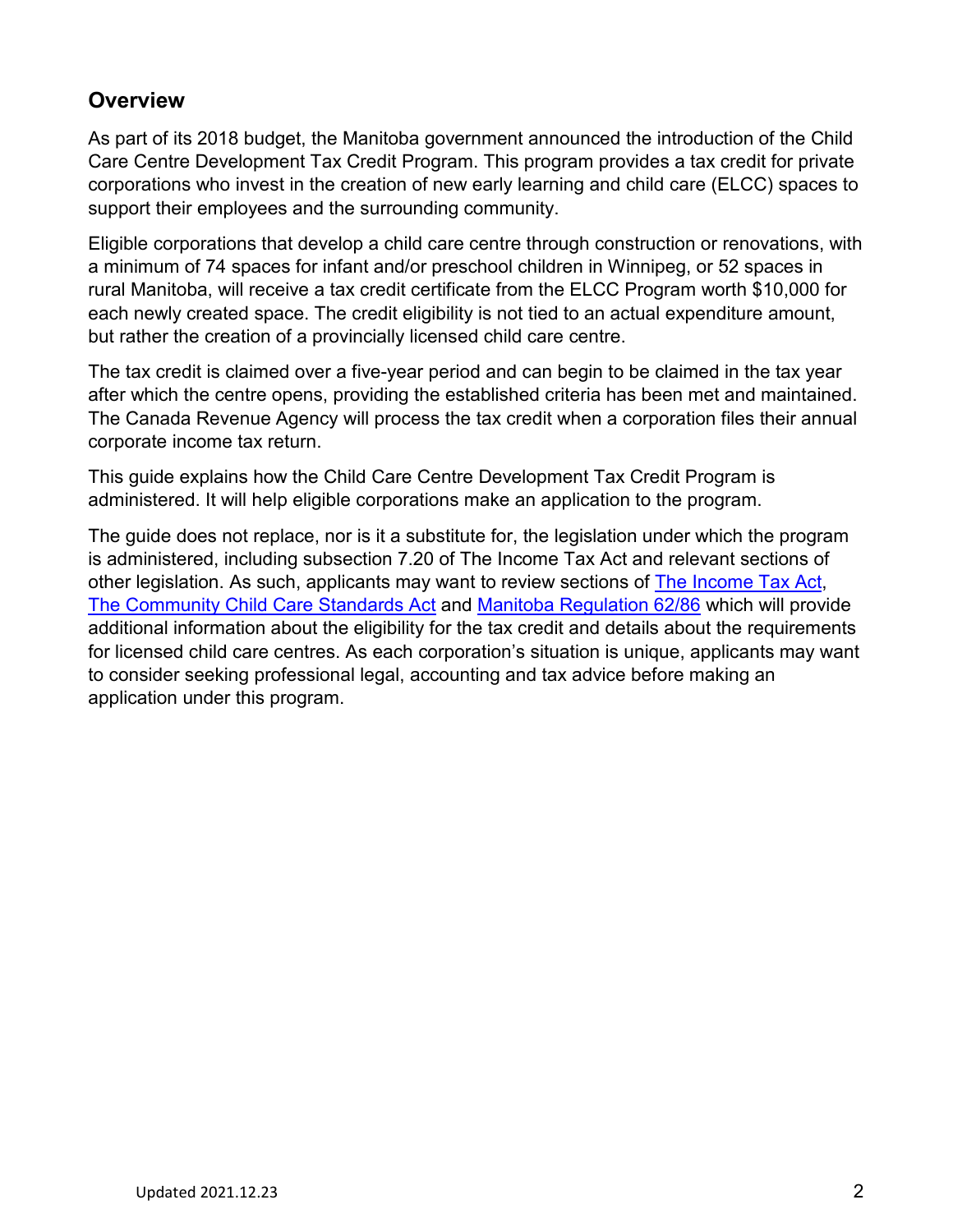## **Child Care Centre Development Tax Credit Program Eligibility**

Subsection 7.20 of The Income Tax Act establishes eligibility for child care centre development projects, and the criteria that must be satisfied in order to claim the tax credit.

## **1. Preliminary Eligibility: Timeframe- Prior to Construction**

To be eligible for the Child Care Centre Development Tax Credit, a corporation must first submit an Application for a Letter of Eligibility to the ELCC Program (Appendix A).

At the application phase, the corporation must:

- be incorporated;
- have a permanent business address in Manitoba;
- be a taxable corporation that pays Canadian income taxes;
- be primarily engaged in a business other than the provision of providing child care spaces and services;
- create a worksite child care centre with, at a minimum, the following number of infant and/or preschool spaces:
	- o 74 spaces within Winnipeg
	- $\circ$  52 spaces in a rural area; and
- obtain a construction permit dated March 13, 2018 or later and;
- have not yet started or completed construction of the child care centre project

## **2. Letter of Eligibility**

When a completed Application for Letter of Eligibility is received by the ELCC Program, it will be reviewed to determine if the application meets the eligibility criteria to be issued a Letter of Eligibility.

The ELCC Program will provide a Letter of Eligibility to the corporation, which includes contact information for ELCC Program staff. The corporation may contact the staff for the next steps required to get the construction process underway.

## **3. Child Care Centre Planning and Design**

Whether the centre will be new construction or a renovation to an existing space, it is essential for the corporation to work with an architect. Proper planning is required to ensure the centre can receive zoning approval, an occupancy permit, and meet all requirements for licensing under The Community Child Care Standards Act, Manitoba Regulation 62/86, The Public Health Act and the Manitoba Fire Code.

ELCC Program staff will provide the *Child Care Centre Design Guidelines*, which outlines the physical design requirements and recommendations for a centre. Staff will review the architectural drawings developed by the corporation's architect and provide recommendations to help ensure the centre design meets licensing requirements.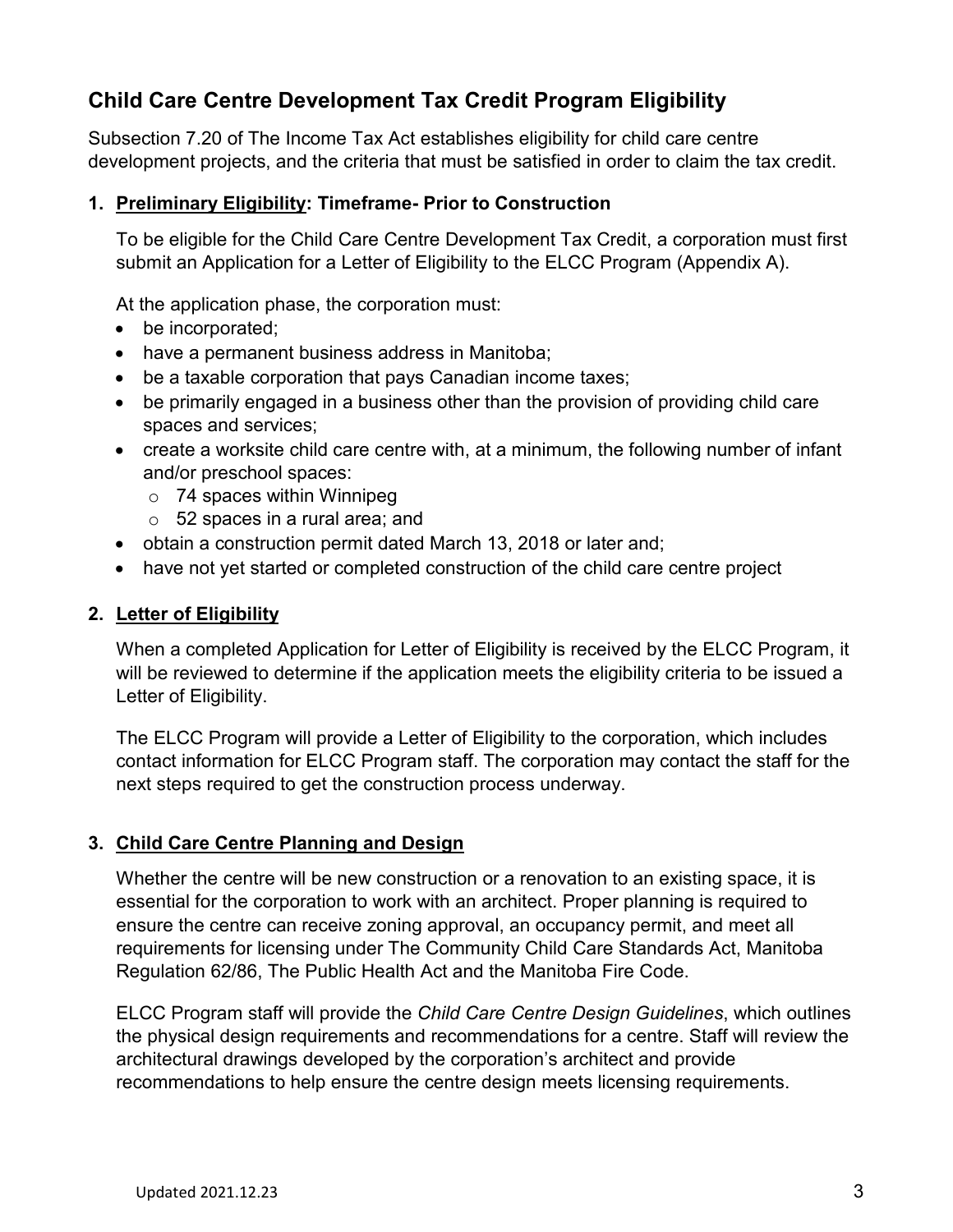A *Design Summary for Permit Application* is required for all proposed centres. The design summary is reviewed and approved by ELCC Program as well as Public Health, Fire and municipal authorities to make sure the proposed location meets child care licensing regulations, as well as specific municipal or provincial health, fire, zoning and occupancy requirements.

Construction costs to develop the child care centre include the complete development of the centre to be in compliance with provincial licensing requirements, and the cost is solely borne by the applicant and not by a child care operator.

Construction of the child care centre must be completed within two years from date on which the Letter of Eligibility was issued. Failure to complete construction within two-years will require the applicant to reapply.

### **Choose Type of Child Care Operation**

Centres may operate as a non-profit corporation, non-profit parent cooperative, for-profit corporation or for-profit sole proprietorship. All licensing regulations apply, regardless of the type of child care operation chosen.

Subsidy payments for daily parent fees, on behalf of eligible families, are available to all licensed facilities. However, centres must be incorporated as non-profit organizations or non-profit parent cooperatives and meet the regulatory requirements for governance, board composition and financial accountability, in order to be eligible for grant funding (Appendix B).

If a corporation chooses to be the operator of the centre, or partners with a for-profit child care business to operate the centre, the centre will not be eligible for grant funding.

If the corporation chooses to partner with a non-profit corporation or parent cooperative to operate the centre, the corporation should begin the process of establishing a partnership:

- The corporation may want to find an existing non-profit child care centre to assist with the physical design process and to assume the day-to-day operations of the centre. The corporation could support the centre by offering free or low-cost rent, utilities, janitorial services or other incentives for the centre to operate a second site in their building. ELCC Program staff can provide a list of licensed, non-profit centres within a geographic area to assist the corporation in finding a non-profit centre through a Request for Proposals process. (See Appendix C for a sample Request for Proposal).
- Another option is for the corporation's employees and community members to establish a new, non-profit organization. The new organization is encouraged to establish steering and fundraising committees and recruit individuals in the community with knowledge and skills in a variety of areas, such as early childhood education, finance and human resources. In this case, the interested group should research and begin the process of incorporating as a non-profit corporation or a parent (non-profit community service) cooperative. Visit the Companies Office website at [companiesoffice.gov.mb.ca/notices/non\\_profit.pdf](http://www.companiesoffice.gov.mb.ca/notices/non_profit.pdf) to learn about non-profit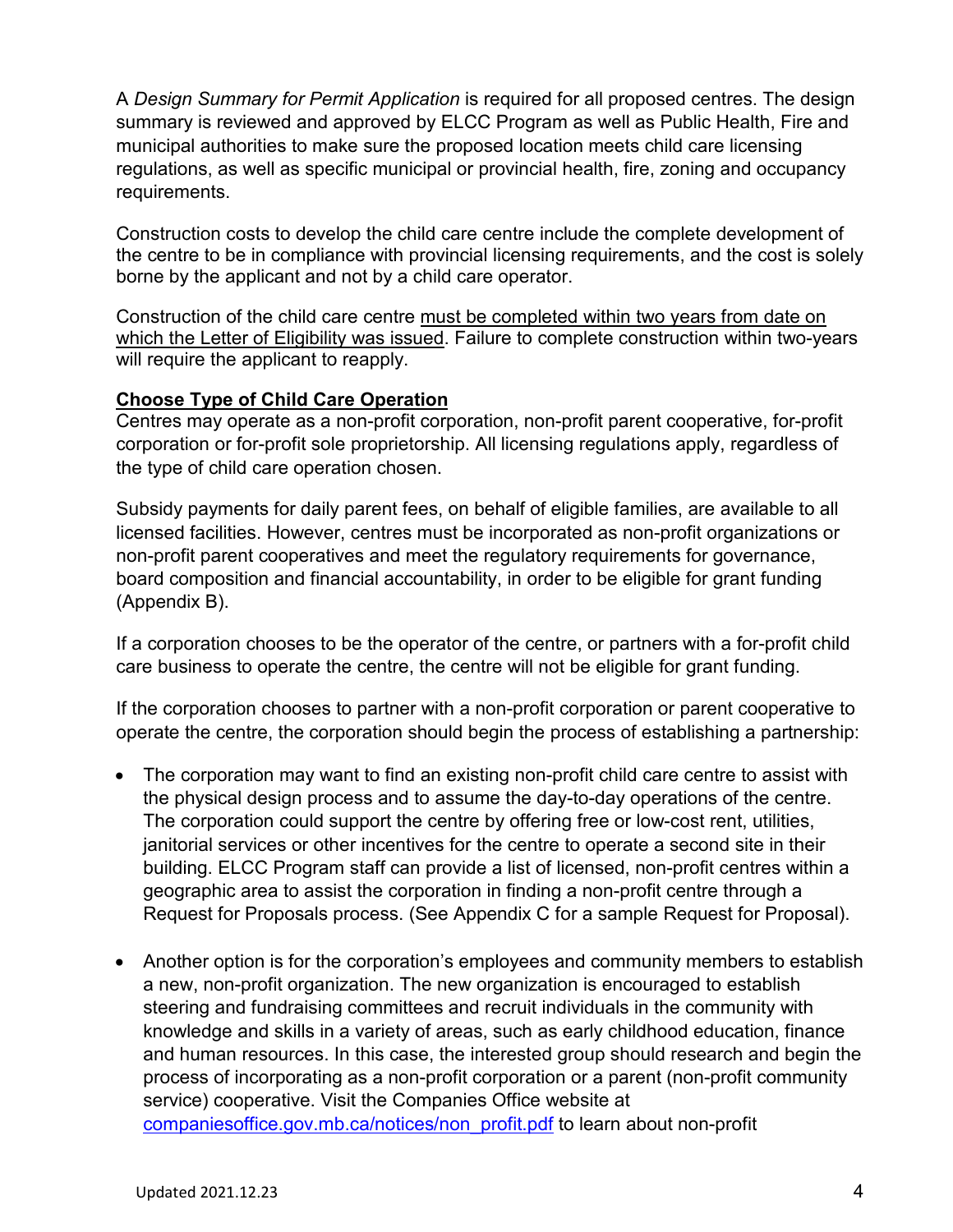incorporation and the Growth, Enterprise and Trade website at [gov.mb.ca/jec/busdev/coop/coop\\_overview.html](https://www.gov.mb.ca/jec/busdev/coop/coop_overview.html) to learn about cooperatives.

## **4. Certificate of Eligibility - Timeframe: Prior to Centre Opening**

Once construction is complete, the corporation will submit an application to the ELCC Program, to obtain a Certificate of Eligibility.

Criteria at this phase requires:

• obtaining a child care licence for the centre, dated no later than two years after the date the construction permit was issued.

At this time, the corporation must submit the following documentation:

- an application for a Certificate of Eligibility;
- a Letter of Eligibility;
- a copy of a valid child care licence for the centre; and
- certified copies of the agreement between the corporation and the child care service provider (when applicable).

## **5. Certificate of Continuing Eligibility - Timeframe: Tax Years 1 to 5 after Centre Opening**

A corporation will be eligible to begin claiming the Child Care Centre Development Tax Credit in the tax year after which the centre becomes operational. To make a claim, the corporation must submit a Certificate of Continuing Eligibility to the Canada Revenue Agency when filing their income taxes. The ELCC Program will provide the certificate.

Example: 74-space centre opens in September 2018

74 spaces X \$10,000 = \$740,000 (total available credit)

 $$740,000 \div 5 = $148,000$  (annual redemption)

In this example, the corporation may claim \$148,000 per year, beginning in 2020 for the 2019 tax year, and continuing through 2024.

To receive a Certificate of Continuing Eligibility for each eligible tax year, the centre must:

• be assessed at an 86 per cent utilization rate or greater, based on the previous year's average annual attendance reports, as submitted to the ELCC Program.

An 86 per cent utilization rate is the same rate used to determine grant funding for child care centres. It is the benchmark for a centre to be considered full. If a centre's utilization rate for an annual period falls below 86 per cent, ELCC Program staff will work with the centre to bring the percentage up, so the corporation is able to claim the tax credit going forward for the remaining years.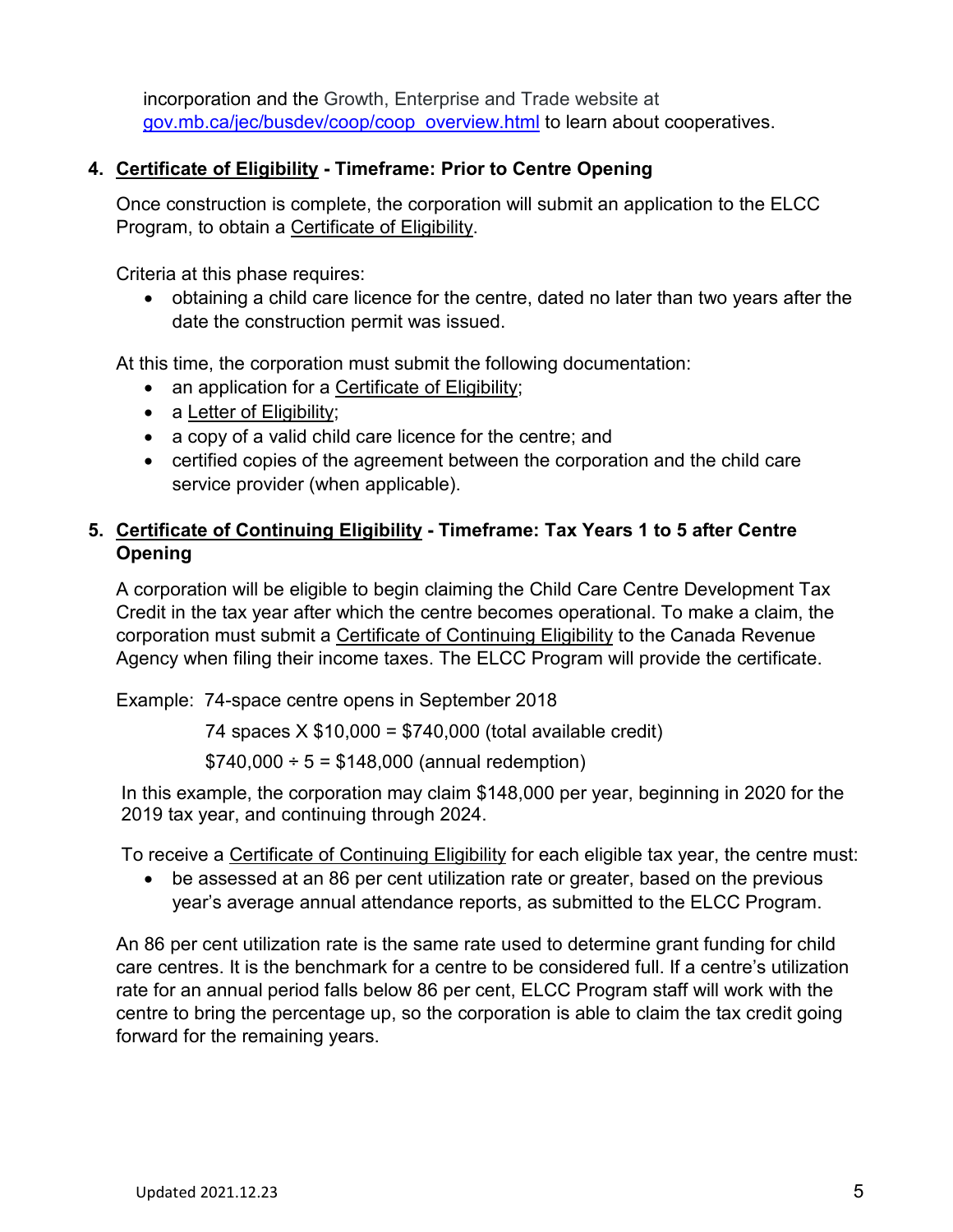## **APPENDIX A:**

## **Child Care Centre Development Tax Credit Application for Letter of Eligibility**



| <b>Applicant Information</b>                                                                                                                                                                                                                                                                                                                                                                                                                                            |  |  |  |  |
|-------------------------------------------------------------------------------------------------------------------------------------------------------------------------------------------------------------------------------------------------------------------------------------------------------------------------------------------------------------------------------------------------------------------------------------------------------------------------|--|--|--|--|
| Name of the Corporation:                                                                                                                                                                                                                                                                                                                                                                                                                                                |  |  |  |  |
| Number of Incorporation:                                                                                                                                                                                                                                                                                                                                                                                                                                                |  |  |  |  |
| Manitoba Address for the Corporation:                                                                                                                                                                                                                                                                                                                                                                                                                                   |  |  |  |  |
| Primary Business of the Corporation:                                                                                                                                                                                                                                                                                                                                                                                                                                    |  |  |  |  |
| Is the corporation a taxable Canadian corporation?<br>Yes<br>No                                                                                                                                                                                                                                                                                                                                                                                                         |  |  |  |  |
| Name of Primary Contact for the Project:                                                                                                                                                                                                                                                                                                                                                                                                                                |  |  |  |  |
| Daytime Phone Number:                                                                                                                                                                                                                                                                                                                                                                                                                                                   |  |  |  |  |
| <b>Email Address:</b>                                                                                                                                                                                                                                                                                                                                                                                                                                                   |  |  |  |  |
| <b>Project Information</b>                                                                                                                                                                                                                                                                                                                                                                                                                                              |  |  |  |  |
| Where will the child care centre be located?                                                                                                                                                                                                                                                                                                                                                                                                                            |  |  |  |  |
| How will the child care centre be developed? Please check one of the boxes below:                                                                                                                                                                                                                                                                                                                                                                                       |  |  |  |  |
| New construction<br>Renovations to an existing space<br>$\mathbf{I}$                                                                                                                                                                                                                                                                                                                                                                                                    |  |  |  |  |
| Please indicate the number infant and/or preschool spaces* that the project will create:<br>*the minimum number of spaces for a centre in Winnipeg is 74 and the minimum is 52 for a centre in a rural location.                                                                                                                                                                                                                                                        |  |  |  |  |
| Proposed construction start date:                                                                                                                                                                                                                                                                                                                                                                                                                                       |  |  |  |  |
| <b>Preliminary Application Declaration and Authorization</b>                                                                                                                                                                                                                                                                                                                                                                                                            |  |  |  |  |
| The applicant acknowledges that, if any of the information provided by the applicant in this application<br>form is found to be false or incomplete, the Early Learning and Child Care Program, in its sole discretion,<br>may cancel this application and the applicant's eligibility under the Child Care Centre Development Tax<br>Credit Program initiative. The undersigned declares that he or she has the authority to complete this<br>preliminary application: |  |  |  |  |
| Date: $\frac{1}{\sqrt{1-\frac{1}{2}}\cdot\frac{1}{2}}$                                                                                                                                                                                                                                                                                                                                                                                                                  |  |  |  |  |
| <b>AUTHORIZATION - FOR OFFICE USE ONLY</b>                                                                                                                                                                                                                                                                                                                                                                                                                              |  |  |  |  |
| □ Approved for Letter of Eligibility □ Not Approved for Letter of Eligibility                                                                                                                                                                                                                                                                                                                                                                                           |  |  |  |  |
| Should the project proceed and continue to be eligible for the tax credit:                                                                                                                                                                                                                                                                                                                                                                                              |  |  |  |  |
| Number of spaces that will be created:                                                                                                                                                                                                                                                                                                                                                                                                                                  |  |  |  |  |
| Total amount of credit that will be refunded to the corporation over five years:                                                                                                                                                                                                                                                                                                                                                                                        |  |  |  |  |
| Date: ______________                                                                                                                                                                                                                                                                                                                                                                                                                                                    |  |  |  |  |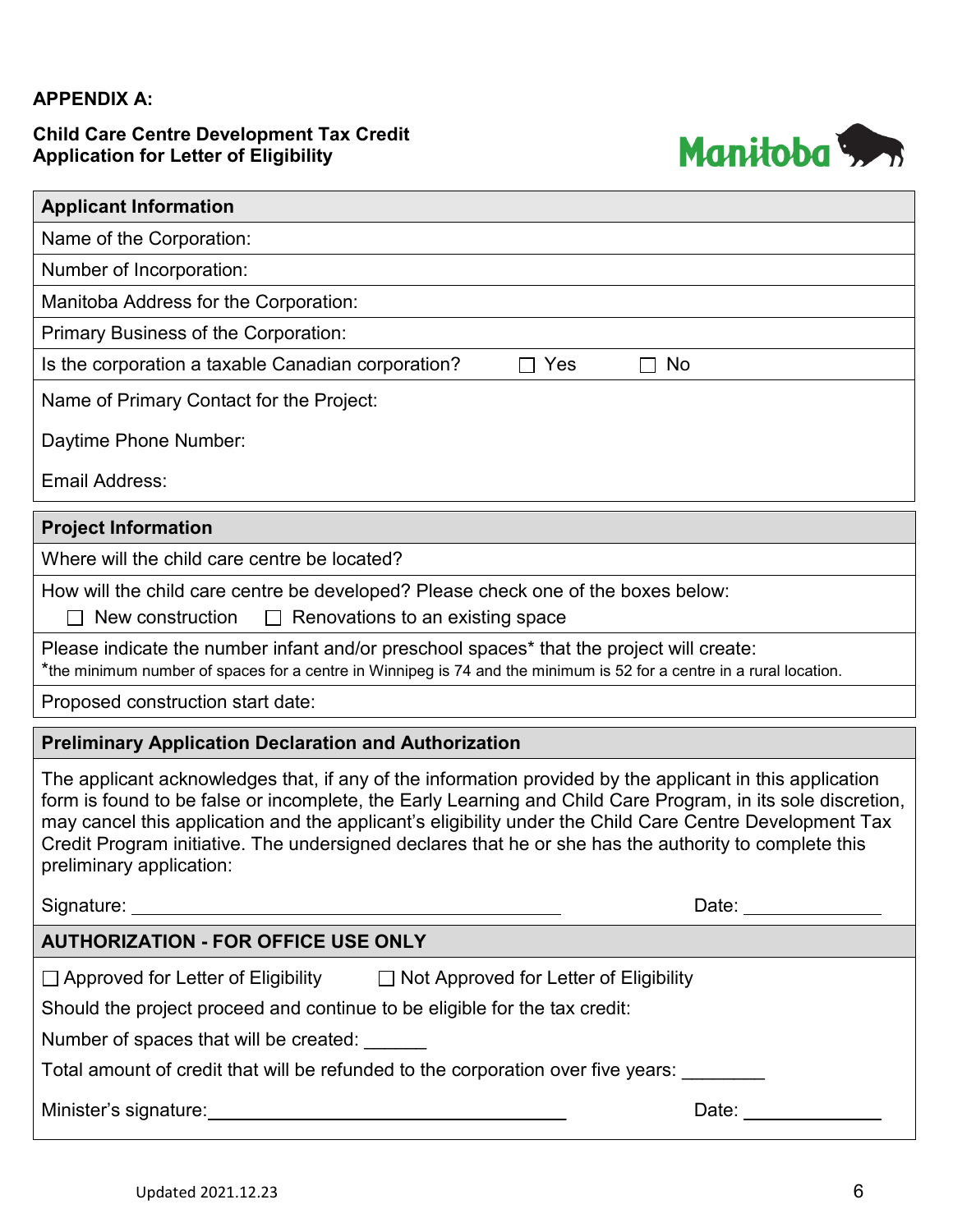## **APPENDIX B**

| <b>Maximum Daily Fees (Effective July 2013)</b> |                             |                                                                             |                                                                                      |                                             |  |  |  |  |
|-------------------------------------------------|-----------------------------|-----------------------------------------------------------------------------|--------------------------------------------------------------------------------------|---------------------------------------------|--|--|--|--|
| <b>AGE OF CHILD</b>                             | <b>HOURS OF CARE</b>        | <b>MAXIMUM</b><br><b>SUBSIDIZED</b><br><b>DAILY FEE PER</b><br><b>CHILD</b> | <b>MAXIMUM</b><br><b>NON-SUBSIDIZED</b><br><b>ADDITIONAL FEE</b><br><b>PER CHILD</b> | <b>TOTAL</b><br><b>CENTRE</b><br><b>FEE</b> |  |  |  |  |
| <b>Infant</b>                                   | Less than 4 hours per day   | \$14<br>\$1                                                                 |                                                                                      | \$15                                        |  |  |  |  |
| (12 weeks to 2)<br>years)                       | 4 hours to 10 hours per day | \$2<br>\$28                                                                 |                                                                                      | \$30                                        |  |  |  |  |
|                                                 | More than 10 hours per day  | \$42                                                                        | \$3                                                                                  | \$45                                        |  |  |  |  |
|                                                 | Less than 4 hours per day   | \$9.40                                                                      | \$1                                                                                  | \$10.40                                     |  |  |  |  |
| <b>Preschool Age</b><br>(2 years to 6 years)    | 4 hours to 10 hours per day | \$2<br>\$18.80                                                              |                                                                                      | \$20.80                                     |  |  |  |  |
|                                                 | More than 10 hours per day  | \$28.20                                                                     | \$3                                                                                  | \$31.20                                     |  |  |  |  |

| Maximum Annual Operating Grants for Child Care Centres (Effective January 1, 2016) |                          |  |  |  |
|------------------------------------------------------------------------------------|--------------------------|--|--|--|
| <b>Type of Care</b>                                                                | <b>Funding Per Space</b> |  |  |  |
| Infant Space                                                                       | \$11,375.00              |  |  |  |
| <b>Preschool Space</b>                                                             | \$4,180.00               |  |  |  |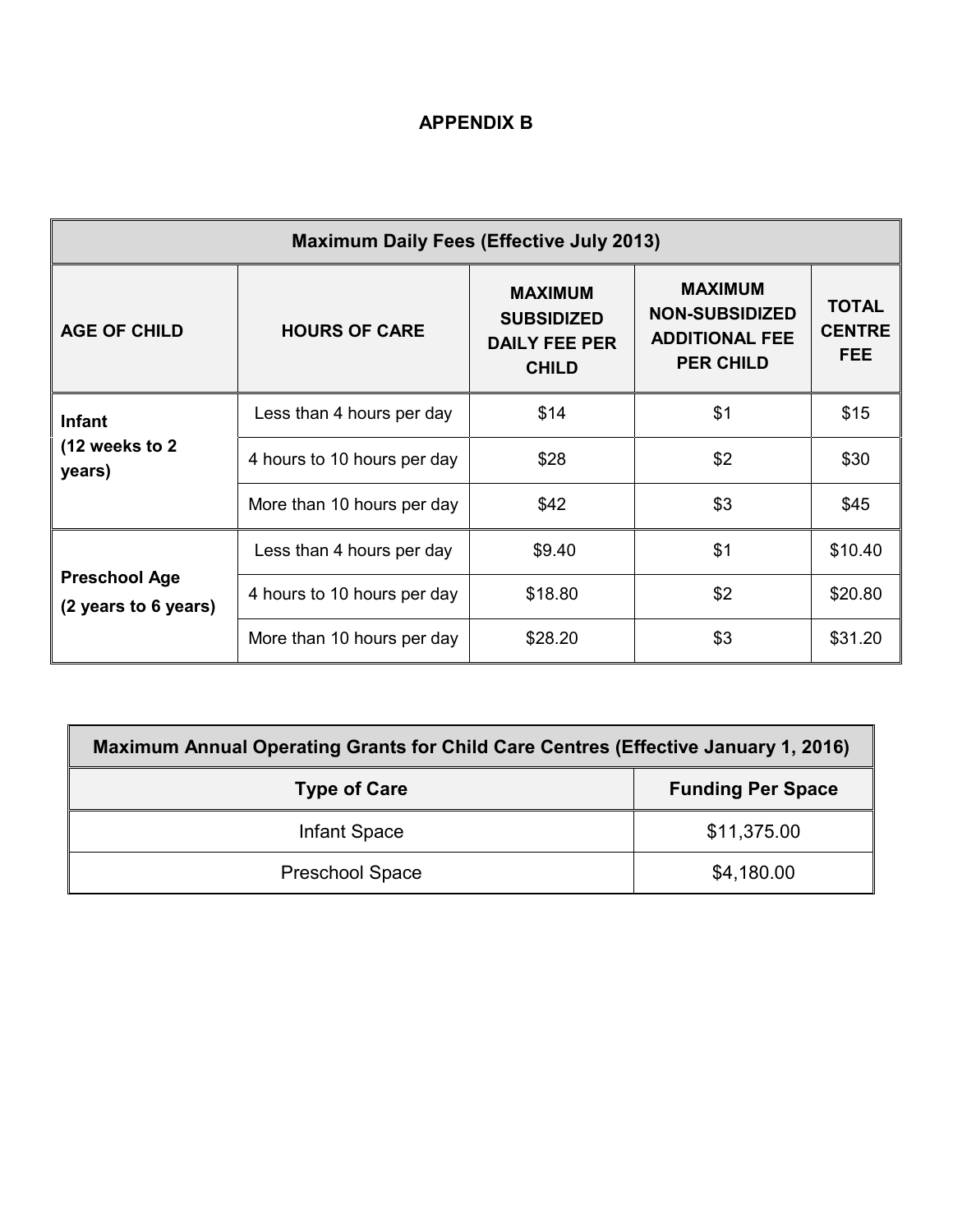**APPENDIX C: Sample Request for Proposal**

# **(Corporation) Request for Proposal**

# **Seeking a Child Care Service Organization for (address of centre location)**

Closing Date for Proposals:

Contact Information for *(Corporation)*:

Contact Person's Name:

Telephone Number:

Email Address:

Mailing Address: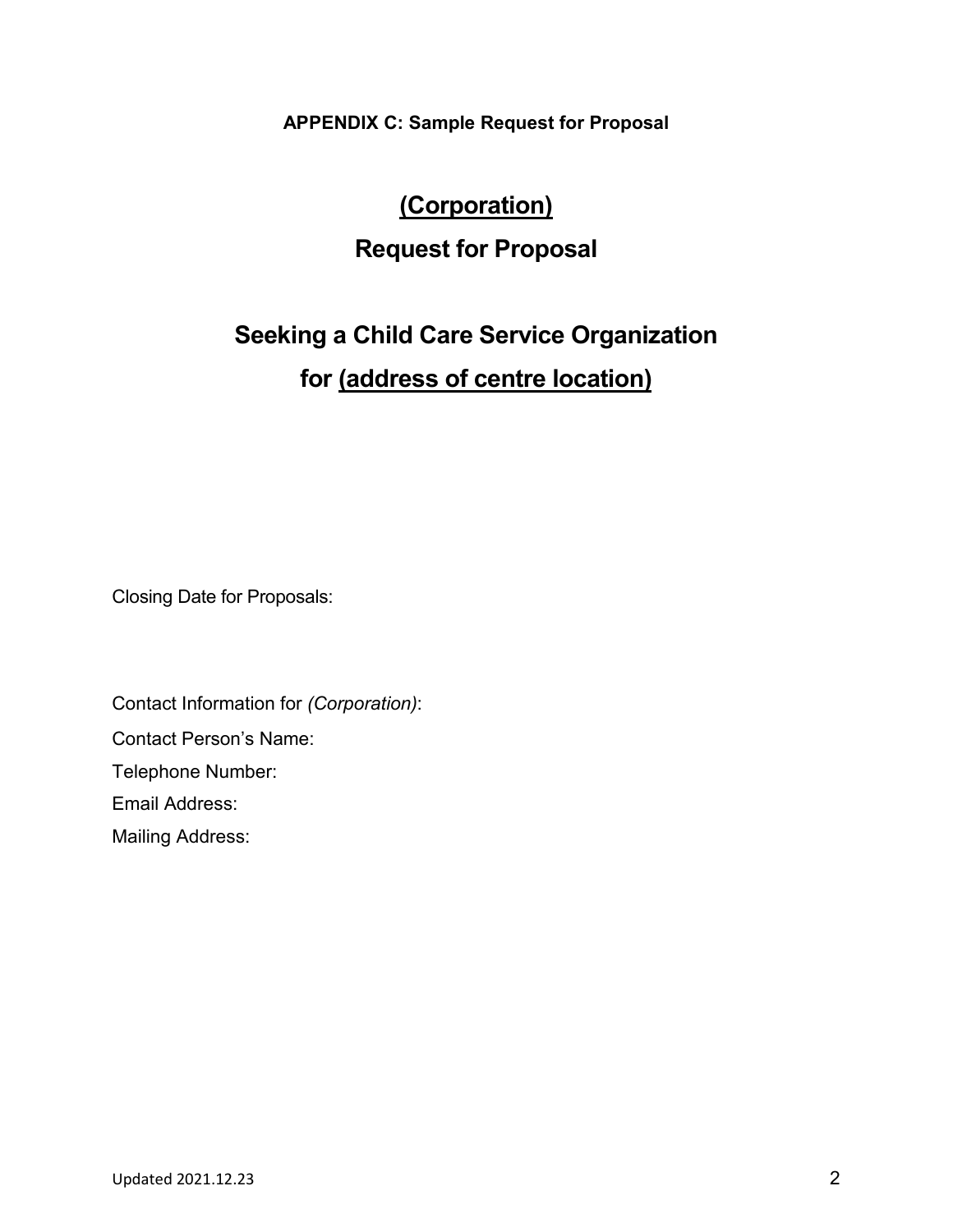# **TABLE OF CONTENTS**

| 1.  |  |  |  |  |
|-----|--|--|--|--|
| 2.  |  |  |  |  |
| 3.  |  |  |  |  |
| 4.  |  |  |  |  |
| 5.  |  |  |  |  |
| 6.  |  |  |  |  |
| 7.  |  |  |  |  |
| 8.  |  |  |  |  |
| 9.  |  |  |  |  |
| 10. |  |  |  |  |
| 11. |  |  |  |  |
| 12. |  |  |  |  |
| 13. |  |  |  |  |
| 14. |  |  |  |  |
| 15. |  |  |  |  |
| 16. |  |  |  |  |
|     |  |  |  |  |
|     |  |  |  |  |
|     |  |  |  |  |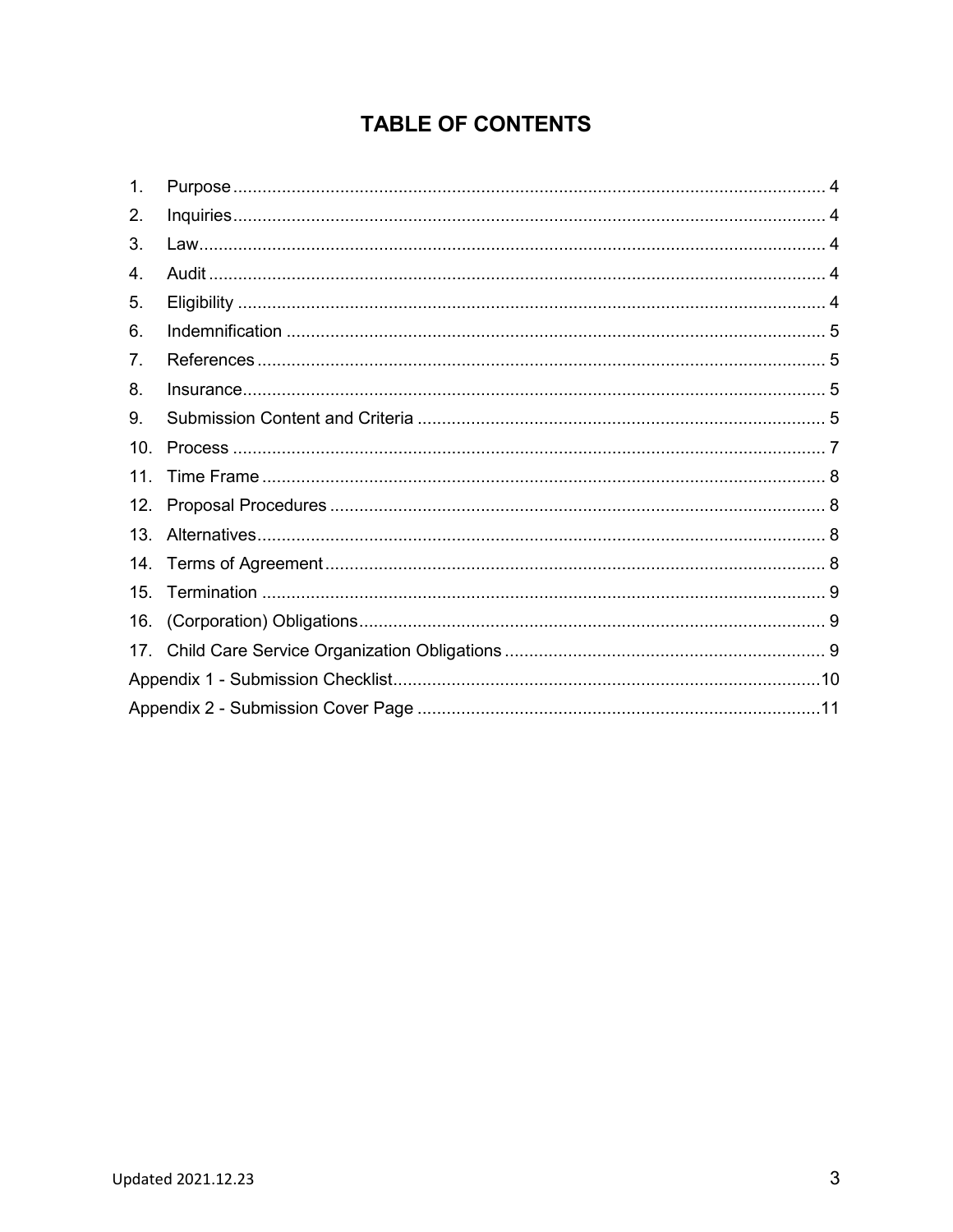### <span id="page-9-0"></span>**1. Purpose**

*(Corporation)* is seeking a qualified for-profit/non-profit child care service organization with proven expertise in the field to assist with the physical design of the centre and to operate a dedicated child care space of *(number and type of spaces)* at *(address)*.

The successful child care organization will be required to enter into a rent/lease agreement to run and operate the facility, and the child care organization shall satisfy the following criteria:

- establish a for-profit / non-profit licensed child care centre;
- charge no more than the regulated maximum daily fees;
- establish a transparent, fair mechanism for the allocation of child care spaces, including maintenance of the agreed upon percentage of spaces allocated to *(Corporation)*'s employees; and
- be responsible for all administrative and financial obligations with respect to the operations of the child care centre.

### <span id="page-9-1"></span>**2. Inquiries**

The child care provider is responsible for clarifying any questions regarding the requirements prior to the closing date for this Request for Proposals (RFP).

Contact the following person with inquiries relating directly to this RFP:

Contact Person's Name:

Telephone Number:

Email Address:

Mailing Address:

#### <span id="page-9-2"></span>**3. Law**

The law applicable to any agreement arising from this RFP shall be the law in force in province of Manitoba.

By submitting a proposal, the child care organization(s) agrees to disclosure of the information, subject to the provisions of the Freedom of Information and Protection of Privacy Acts.

### <span id="page-9-3"></span>**4. Audit**

*(Corporation)* reserves the right to audit the financial records, meeting minutes, as well as the administrative and operational practices of the for-profit/ non-profit organization's operations at any time.

### <span id="page-9-4"></span>**5. Eligibility**

In responding to this RFP, child care organizations warrant their compliance to licensing authorities and appropriate municipal, provincial and federal laws and orders. The child care organization must agree to indemnify *(Corporation)* and its employees if the child care organization fails to comply. *(Corporation)* reserves the right to cancel any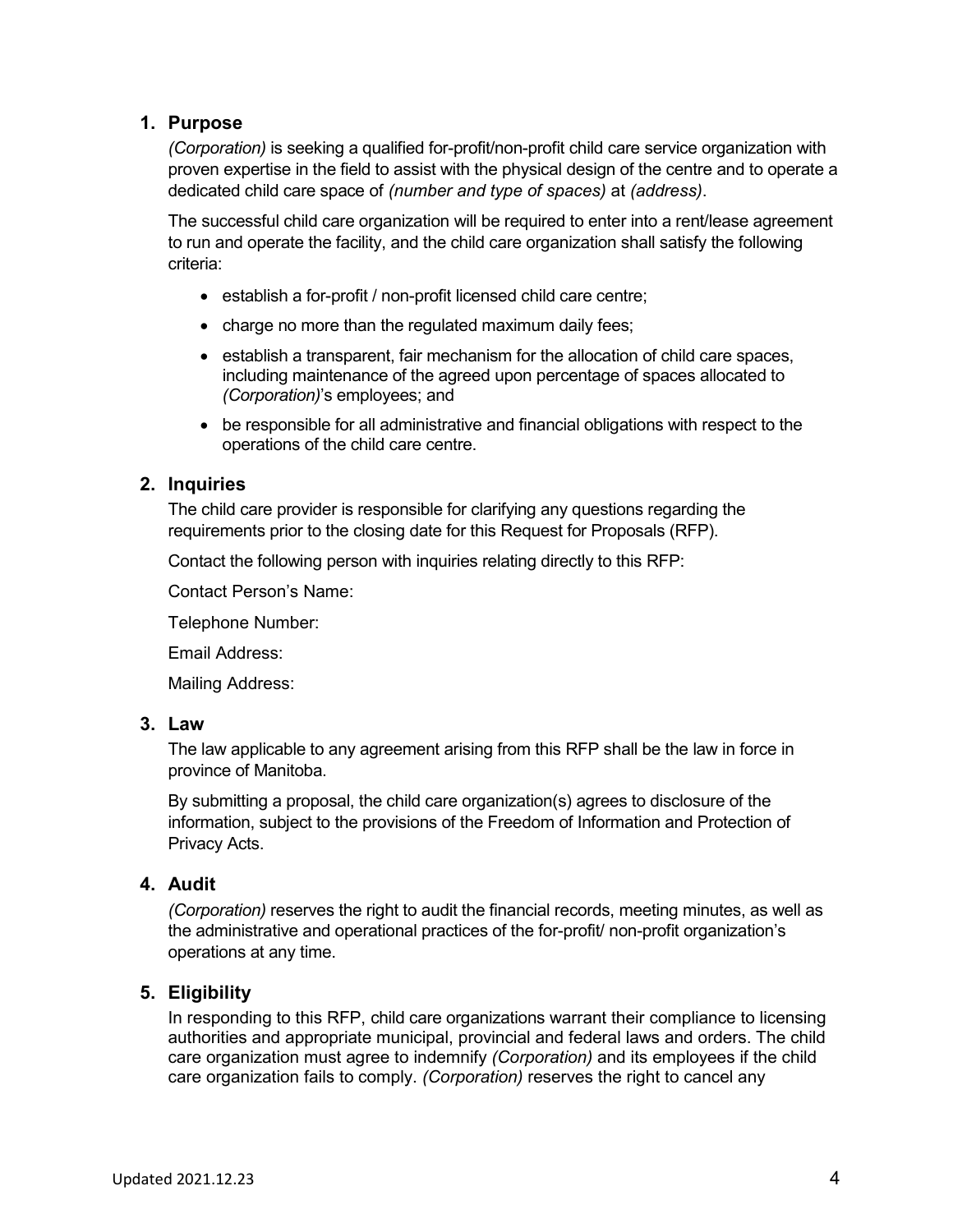agreement arising from this RFP for failure to knowingly adhere to the terms of the agreement.

#### <span id="page-10-0"></span>**6. Indemnification**

The successful child care organization agrees to indemnify and hold harmless *(Corporation)*, its officers and employees against any damage caused by negligence or unlawful acts of the child care organization or its employees.

The child care organization further agrees to indemnify and hold harmless *(Corporation)*, its officers and employees against any claims or costs initiated by third parties because of negligence or wrongful acts of the child care organization or its employees.

#### <span id="page-10-1"></span>**7. References**

When requested in this proposal, references must include the contact name, phone number and other relevant contact information. *(Corporation)* reserves the right to contact those references at its discretion.

#### <span id="page-10-2"></span>**8. Insurance**

Minimum requirements:

- A minimum of \$3 million in comprehensive general liability coverage for staff and children in attendance at the child care centre, including coverage for excursions away from the child care centre.
- Contents insurance for equipment and furniture.
- Business interruption insurance to cover situations where the child care centre suffers a major loss and alternate facilities are required.
- Business vehicle liability insurance, when applicable.

In addition, the organization may obtain directors' and officers' liability insurance.

*(Corporation)* will not assume responsibility for any loss, theft or damage of the child care organization's equipment.

The successful child care organization is required to provide *(Corporation)* with written confirmation of insurance coverage on an annual basis.

#### <span id="page-10-3"></span>**9. Submission Content and Criteria**

All proposals are to be in a presentation format that includes the following instructions and headings, and lists things in the order indicated below (1-17):

#### **1) Attach Appendix 1: Cover Page to the submission document as page 1**

#### **2) Attach Appendix 2: Submission Check List as page 2**

#### **3) Information about the child care organization:**

- the incorporated legal name of the child care organization, address and formal business registration information;
- the names and site/location addresses of all child care locations currently operated by this child care organization (when applicable);
- a statement detailing the years of operation of each child care location; and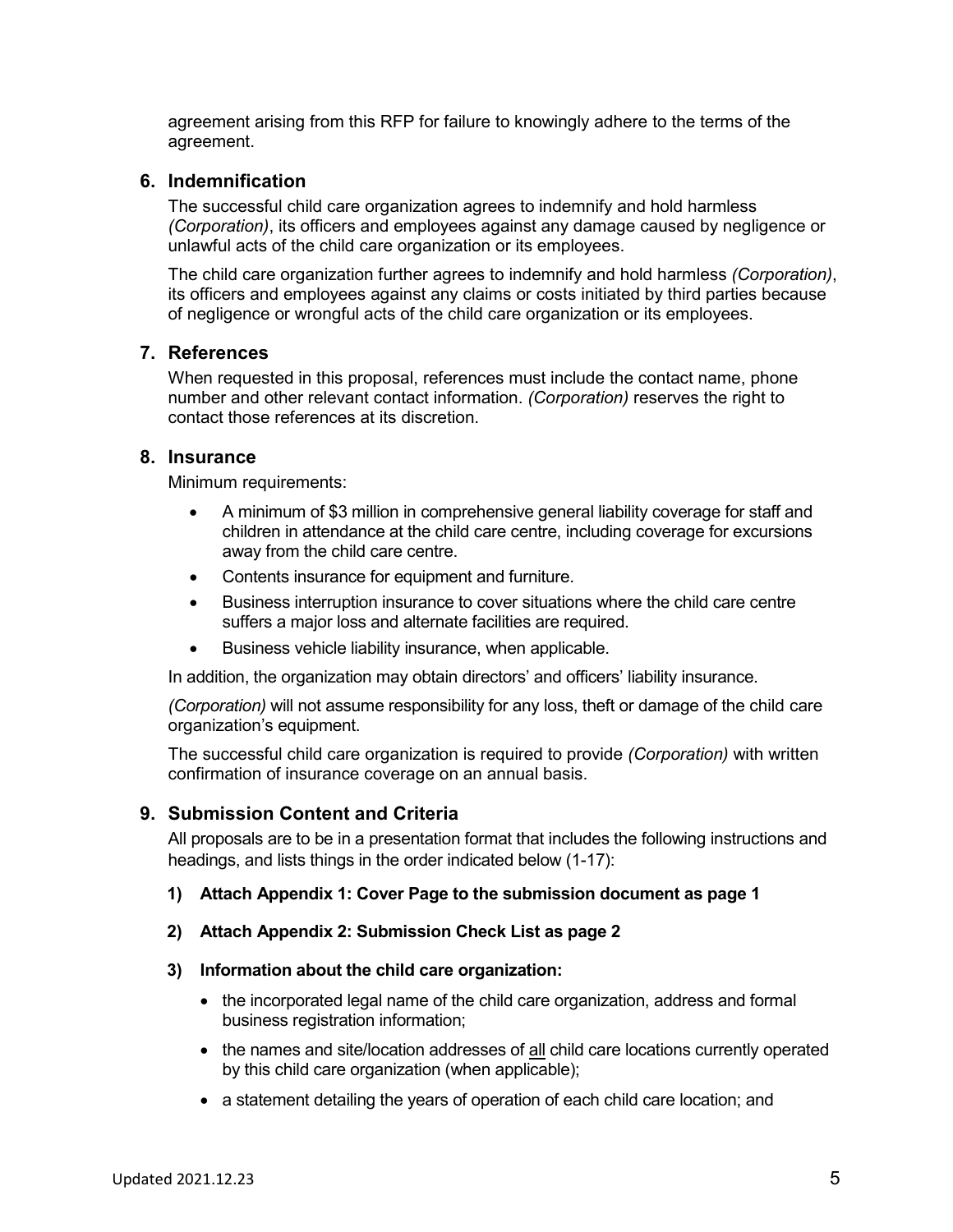- the number of staff and occupation for each child care location.
- **4) Statement of philosophy:** Include a description of your organization's philosophy towards early learning and child care and how you envision a partnership with (*Corporation*) will operate.
- **5) Statement of your organization's mission:** Include your organization's mission statement and provide practical examples of how this mission is accomplished.
- **6) Description of services proposed:** Include a detailed explanation of the programming that would be offered at this centre for all age groups.
- **7) Hours of operation:** The organization shall review *(Corporation's)* hours of operation requirements: (*Outline Corporation's hours of operation requirements*).

The provider shall indicate the hours of operation for this centre.

**8) Enrolment/Waiting List**: The organization shall use the Online Child Care Registry (OCCR) to enrol children in the centre. The information on the OCCR will outline the priority enrolment of children of the (*Corporation*)'s employees.

The organization shall review *(Corporation's)* priority enrolment requirements: (*Outline Corporation's enrolment requirements*)

The organization must also provide details of enrolment policies it maintains with respect to currently enrolled children, siblings and part-time care.

- **9) Parent Involvement**: The organization shall provide details on the type of parent involvement that will be encouraged at this centre, and if applicable, at other centres they are currently operating.
- **10) Fee Schedule**: The organization shall detail the daily fees they will charge to parents. In addition, the organization should also identify any other allowable optional fees that may be charged to parents.
- **11) Sign-in and Sign-out Procedures**: The organization shall maintain sign-in and signout procedures in accordance with Manitoba government requirements. The organization must detail what their sign-in and sign-out procedures will be for this centre.
- **12) Communication**: The organization must include descriptions and/or examples of communication, such as newsletters and bulletins that you have provided, or will provide, to the public on the operation of your child care centre(s).
- **13) Business Record**: The organization must demonstrate a successful track record of offering similar services, and also provide your organization's history, details about your current centre(s), management experience and credentials, a list of board members and directors, and a proposed budget for the centre(s).
- **14) Financial Stability:** The organization is required provide a minimum of two years of financial statements for the organization.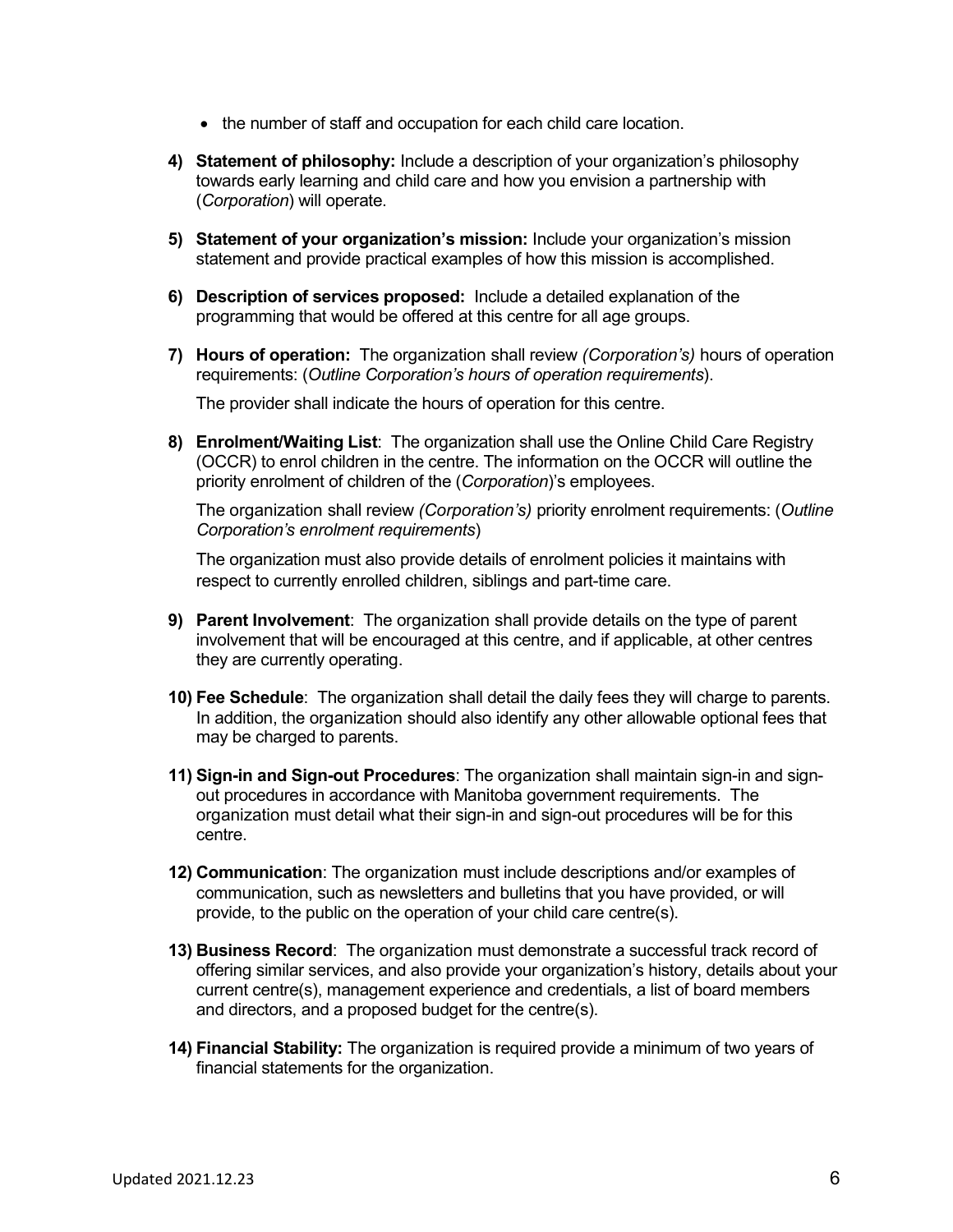- **15) Staffing Ratios and requirements**: The organization shall meet or exceed the proportion of trained staff, staffing ratios and requirements for infants, preschool children and, when applicable school age children as specified in the provincial child care regulations. What strategy does the organization have in place to deal with recruiting and retaining high quality educated staff? The provider must be prepared to provide detailed answers to these questions in an interview, or upon request.
- **16) Health and Safety**: The organization shall enforce health and safety standards that are consistent with Manitoba government regulations in such areas as safe work procedures, administration of medications and emergency information forms. The organization must provide the Work Place Health and Safety Plan proposed for this centre, and include a description on how staff members will receive new employee orientation and on-going training, as required under Workplace Safety and Health legislation.
- **17) Staff Development**: The organization shall detail the professional development opportunities they provide to staff in their response.
- **18) Reviews**: *(Corporation)* may require the successful child care organization to participate in an evaluation to satisfy *(Corporation)* that the child care organization is meeting the commitments submitted in this RFP.
- **19) References**: A minimum of four references must be provided. At least one must be from each of the following categories:
	- client references:
	- parent references;
	- professional references (e.g., Manitoba Child Care Association); and
	- bank reference.

The references must include a contact name, organization name (if applicable), address and the contact's daytime phone number(s).

#### <span id="page-12-0"></span>**10.Process**

*(Corporation)* will review the requests for proposals and select a solution to meet the following primary objectives:

- That a licensed, for-profit/non-profit child care be established.
- That the child care services and programs offered meet the needs of (*Corporation*) and its employees.
- That the child care organization be responsible for all financial obligations associated with the operations of the child care centre.
- Proposals will be reviewed and evaluated by a (*Corporation*) established team, who will evaluate each submission according to, but not limited to, the submission criteria. References may be checked at this time and child care organizations may be asked to attend a meeting.
- If submissions have provided viable options, (*Corporation*) will enter into negotiations with the selected organization(s) and, if successful, a contract will be formed as a direct result of issuing this RFP.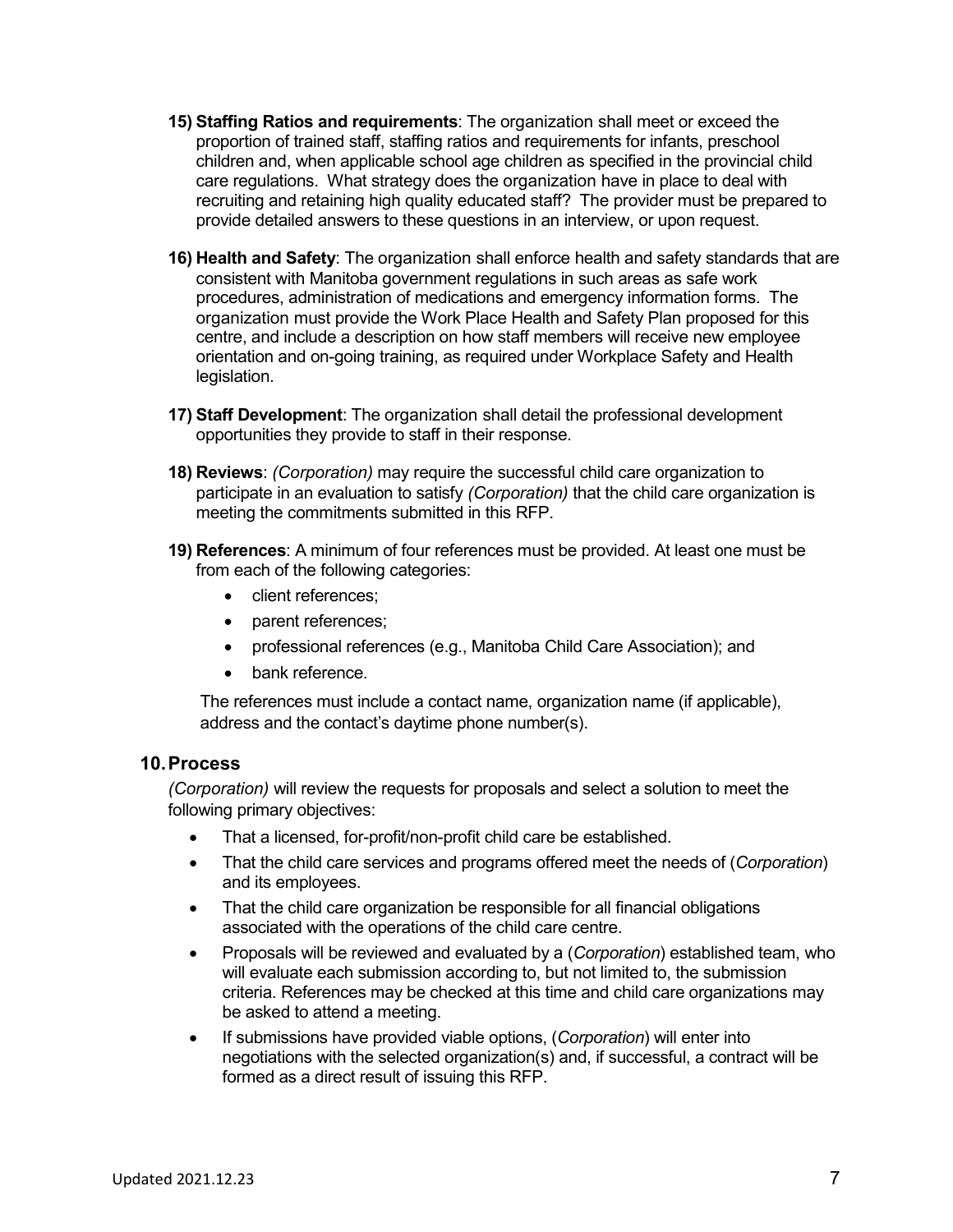- (Corporation) reserves the right to accept or reject all or any part of a proposal as deemed to be in the best interest of (*Corporation*).
- If, in the opinion of (*Corporation*), the bids do not meet the criteria identified, various other options may be considered. (*Corporation*) is not obligated to award any contract(s) as a result of issuing this RFP.
- This RFP does not form a contract and (*Corporation*) is under no obligation to receive further information or participate in discussions as a result of issuing this RFP.

#### <span id="page-13-0"></span>**11.Time Frame**

Proposal submissions will be evaluated by (*date*). The evaluation committee may contact the child care organization with questions, to schedule a meeting or presentation of their proposal.

The evaluation committee's decision is expected by (*date*).

Child care organizations shall keep their proposal open for acceptance for 90 days following the RFP closing date. If an agreement with a successful child care organization cannot be reached within 45 days of initial negotiations, *(Corporation)* may terminate negotiations with that child care organization and initiate negotiations with another.

#### <span id="page-13-1"></span>**12.Proposal Procedures**

Child care organizations must submit four hard copies by mail and one electronic copy of the proposal by email by (*date*).

Late proposals will not be accepted.

#### <span id="page-13-2"></span>**13.Alternatives**

*(Corporation)* encourages innovation in submitting proposals: Child care organizations may present more than one alternative, in the required format. A separate proposal is required for each alternative.

#### <span id="page-13-3"></span>**14.Terms of Agreement**

The initial agreement will be for a minimum five-year period.

*(Corporation)* reserves the right to renew for an additional five-year period, and any time thereafter, provided it is mutually agreed upon.

The child care organization shall pay certain direct operating costs associated with the centre. The child care organization shall maintain the centre area(s) and provide, replace and repair their furnishings and equipment, as required for their operation.

*(Corporation)* shall maintain and repair the building and pay costs associated with repairs to the building including the plumbing, electrical and/or heating/cooling systems as required for the operation of the centre.

An annual rental fee charged by *(Corporation)* will be based on a formula that considers the square feet occupied by the centre, services provided by the *(Corporation)* such as costs for water and sewer, electricity, gas, general maintenance, common area janitorial services and grounds maintenance, including snow removal. Keeping in mind, the child care organization is a not-for-profit entity with limited revenue.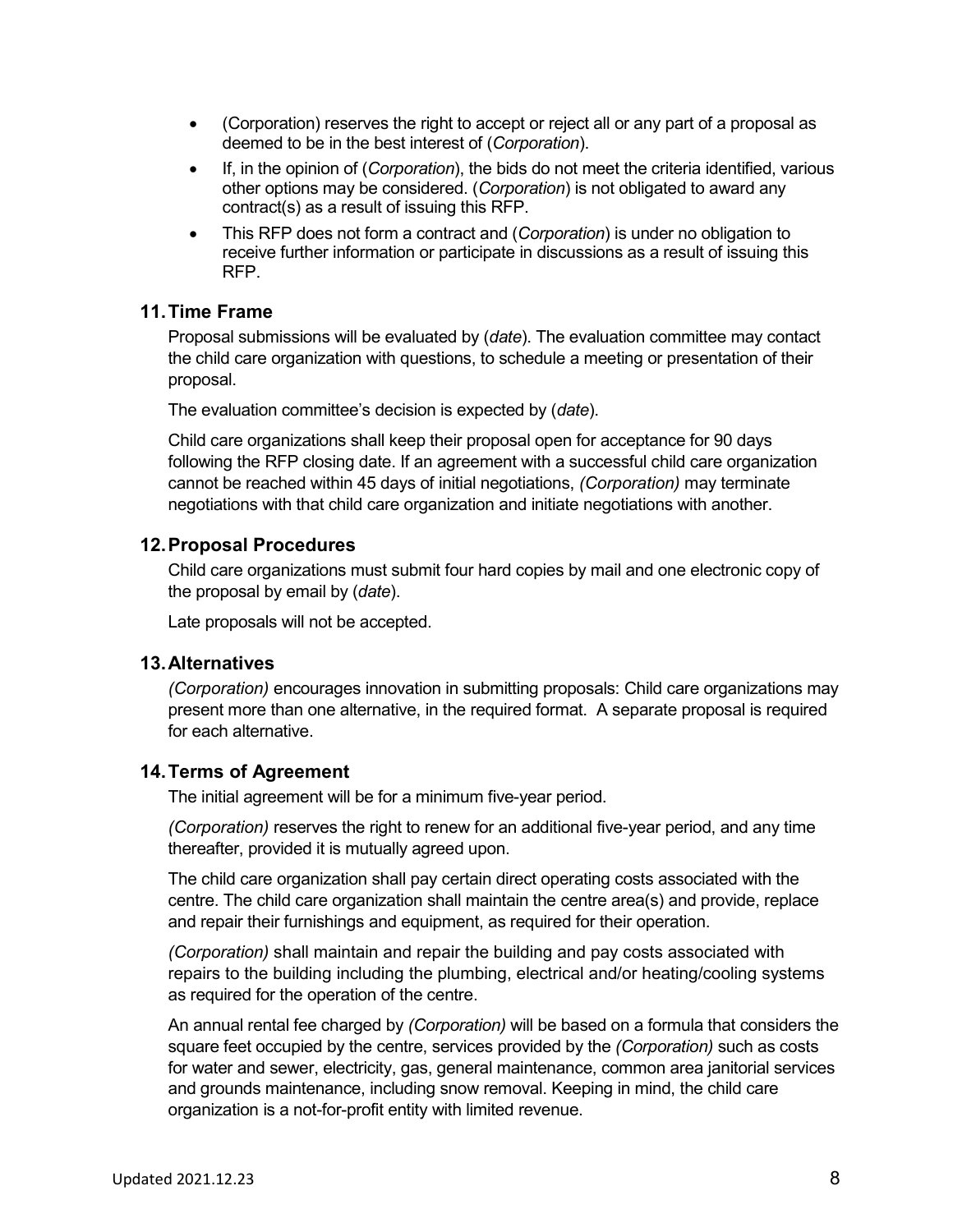*(Corporation)* will undertake annual reviews with the successful child care organization for the purpose of contract review and service evaluation.

If *(Corporation)* is unable to provide the facility in a condition suited for its purpose, and the child care organization is not responsible for this situation, then the rent for the facility shall abate for the time that the facility is unavailable or not suited for its purpose.

#### <span id="page-14-0"></span>**15.Termination**

It is a condition of this RFP and subsequent contract that *(Corporation)* or the child care organization may terminate an agreement with due cause, with 90 days written notice, hand delivered.

The disposition of any leasehold improvements will be negotiated in relation to their fair market value. This requirement has been made so *(Corporation)* has sufficient time to find and enter into negotiations with an alternate, for-profit/ non-profit child care service organization.

### <span id="page-14-1"></span>**16.(Corporation) Obligations**

*(Corporation)* will collaborate with the child care organization to meet the obligations of the locked door policy, as set out under Manitoba Regulation 62/86 Section 5.2.1 Controlling Visitor Access.

*(Corporation)* is responsible to provide the leased space, water, heat and electricity to support normal operations.

*(Corporation)* is responsible to maintain light housekeeping for the common areas of the facility, including waste removal and vacuuming (as necessary). The child care organization is responsible for cleaning its own interior space.

### <span id="page-14-2"></span>**17.Child Care Service Organization Obligations**

The successful child care organization will be responsible for all money collection, tax remittance and insurance claims for services rendered.

The successful child care organization must maintain adequate accounting records, indicating the volume, types of services and the fees collected. The records must be available for *(Corporation)* audit if deemed necessary or required by law.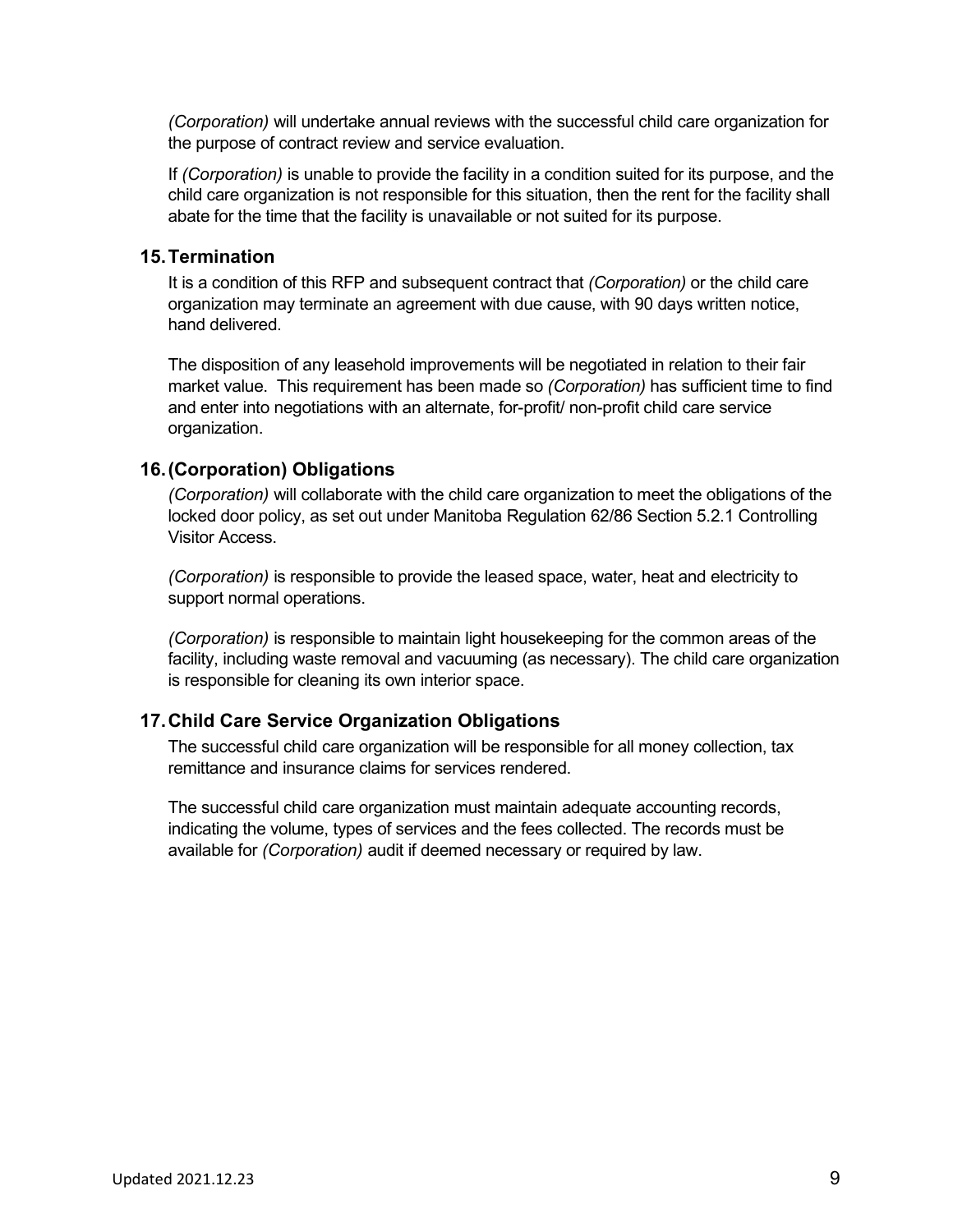## <span id="page-15-0"></span>**Appendix 1 - Submission Checklist**

| <b>Submission Requirements</b>                                                                                                                            |  | <b>Notes</b> |
|-----------------------------------------------------------------------------------------------------------------------------------------------------------|--|--------------|
| 1. Child care organization's legal name, address<br>and formal business registration information                                                          |  |              |
| 2. The legal names and site/location addresses of<br>all current child care locations that are currently<br>operated by this organization (if applicable) |  |              |
| 3. A statement detailing the years of operation of<br>each child care location                                                                            |  |              |
| 4. The number of staff and occupation for each<br>child care location                                                                                     |  |              |
| 5. Statement of philosophy                                                                                                                                |  |              |
| Statement of your organization's mission<br>6.                                                                                                            |  |              |
| Description of services proposed<br>7.                                                                                                                    |  |              |
| Hours of operation<br>8.                                                                                                                                  |  |              |
| Enrolment and waiting list statement<br>9.                                                                                                                |  |              |
| 10. Parent involvement statement                                                                                                                          |  |              |
| 11. Fee schedule                                                                                                                                          |  |              |
| 12. Sign-in and sign-out procedures                                                                                                                       |  |              |
| 13. Examples of communication (newsletters, etc.)                                                                                                         |  |              |
| 14. Business record, including board of directors                                                                                                         |  |              |
| 15. Two years of financial statements for the<br>organization                                                                                             |  |              |
| 16. Staffing ratios and requirements                                                                                                                      |  |              |
| 17. Health and safety plan and statement                                                                                                                  |  |              |
| 18. Staff development statement                                                                                                                           |  |              |
| 19. References                                                                                                                                            |  |              |
| 20. Client references                                                                                                                                     |  |              |
| 21. Parent references                                                                                                                                     |  |              |
| 22. Professional references (e.g., Manitoba Child<br>Care Association)                                                                                    |  |              |
| 23. Bank reference                                                                                                                                        |  |              |